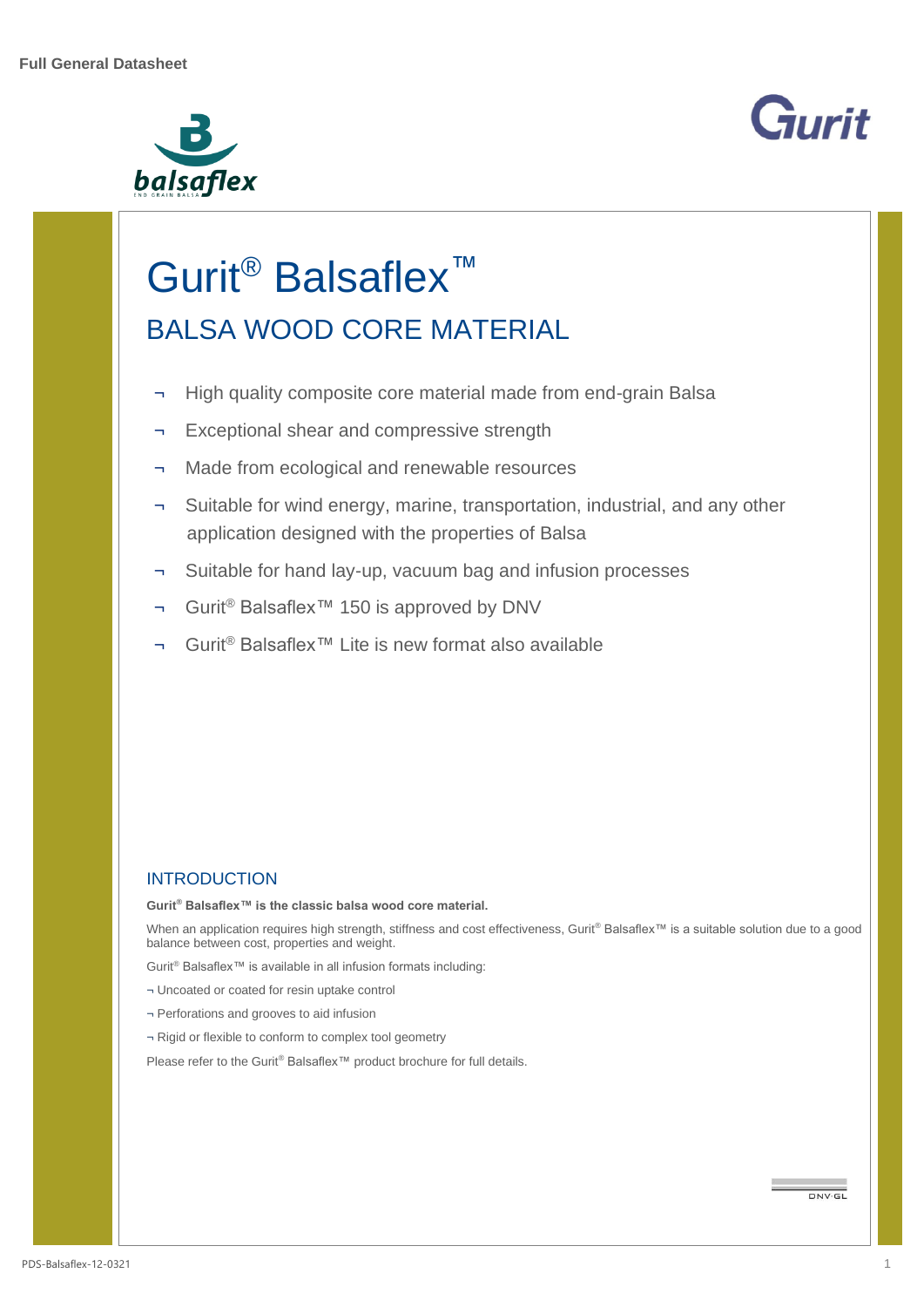## PRODUCT INFORMATION

Gurit® Balsaflex™ density or format availability is summarised in the table below. The product formats listed to the right also benefit from 3<sup>rd</sup> Party Certification.

| <b>PRODUCT DESCRIPTION</b>                    | <b>CERTIFICATION</b> |
|-----------------------------------------------|----------------------|
| Gurit <sup>®</sup> Balsaflex <sup>™</sup> 150 | <b>DNV</b>           |

| <b>DIMENSIONS<sup>1</sup></b> | <b>UNIT</b> | <b>BALSAFLEX™ 110 &amp; 150</b> |  |
|-------------------------------|-------------|---------------------------------|--|
| Length                        | mm          | 1220                            |  |
|                               | in          | 48                              |  |
| Width                         | mm          | 610                             |  |
|                               | in          | 24                              |  |
| Thickness <sup>2</sup>        | mm          | 6.35 to 50.8                    |  |
|                               | in          | $\frac{1}{4}$ to 2              |  |

*<sup>1</sup>Tolerances on demand*

*<sup>2</sup>Thickness values provided are for flexible (contour scrim) format. Higher thicknesses are available for rigid (plain sheet) panels Data is also available for Gurit® Balsaflex™ 220 upon request to Gurit Technical Support.*

## MECHANICAL PERFORMANCE

| PROPERTY (AVERAGE) <sup>3</sup>                      | <b>UNIT</b> | Gurit <sup>®</sup> Balsaflex <sup>™</sup> 110 | Gurit <sup>®</sup> Balsaflex <sup>™</sup> 150 | <b>TEST STANDARD</b>     |  |
|------------------------------------------------------|-------------|-----------------------------------------------|-----------------------------------------------|--------------------------|--|
| Nominal Density                                      | kg/m3       | 110                                           | 155                                           | $\sim$                   |  |
|                                                      | lb/ft3      | 6.9                                           | 9.7                                           |                          |  |
| <b>Typical Density range</b>                         | kg/m3       | $100 - 125$                                   | $135 - 176$                                   |                          |  |
|                                                      | lb/ft3      | $6.2 - 7.8$                                   | $8.4 - 11.0$                                  | $\overline{\phantom{a}}$ |  |
| <b>Compression Strength</b>                          | <b>MPa</b>  | 8.3                                           | 13.0                                          | ASTM C-365               |  |
|                                                      | Psi         | 1204                                          | 1885                                          |                          |  |
| <b>Compression Modulus</b>                           | <b>MPa</b>  | 2130                                          | 3518                                          | <b>ASTM C-365</b>        |  |
|                                                      | Psi         | 308930                                        | 510243                                        |                          |  |
| Shear Strength                                       | <b>MPa</b>  | 2.0                                           | 2.8                                           |                          |  |
|                                                      | Psi         | 290                                           | 406                                           | <b>ASTM C-273</b>        |  |
| <b>Shear Modulus</b>                                 | <b>MPa</b>  | 103                                           | 163                                           | <b>ASTM C-273</b>        |  |
|                                                      | Psi         | 14939                                         | 23641                                         |                          |  |
| <b>Compression Strength</b><br>(transverse to fibre) | MPa         | 0.56                                          | 0.75                                          |                          |  |
|                                                      | Psi         | 81                                            | 108                                           | <b>ASTM C-365</b>        |  |
| <b>Compression Modulus</b><br>(transverse to fibre)  | MPa         | 35                                            | 57                                            |                          |  |
|                                                      | Psi         | 5076                                          | 8267                                          | <b>ASTM C-365</b>        |  |

*<sup>3</sup>Thickness values provided are for flexible (contour scrim) format. Higher thicknesses are available for rigid (plain sheet) panels.* 

*Tensile properties and minimums are available upon request to Gurit Technical Support.*

*Above properties are also applicable to Balsaflex™ Lite product format.*

*Data is also available for Gurit® Balsaflex™ 220 upon request to Gurit Technical Support.*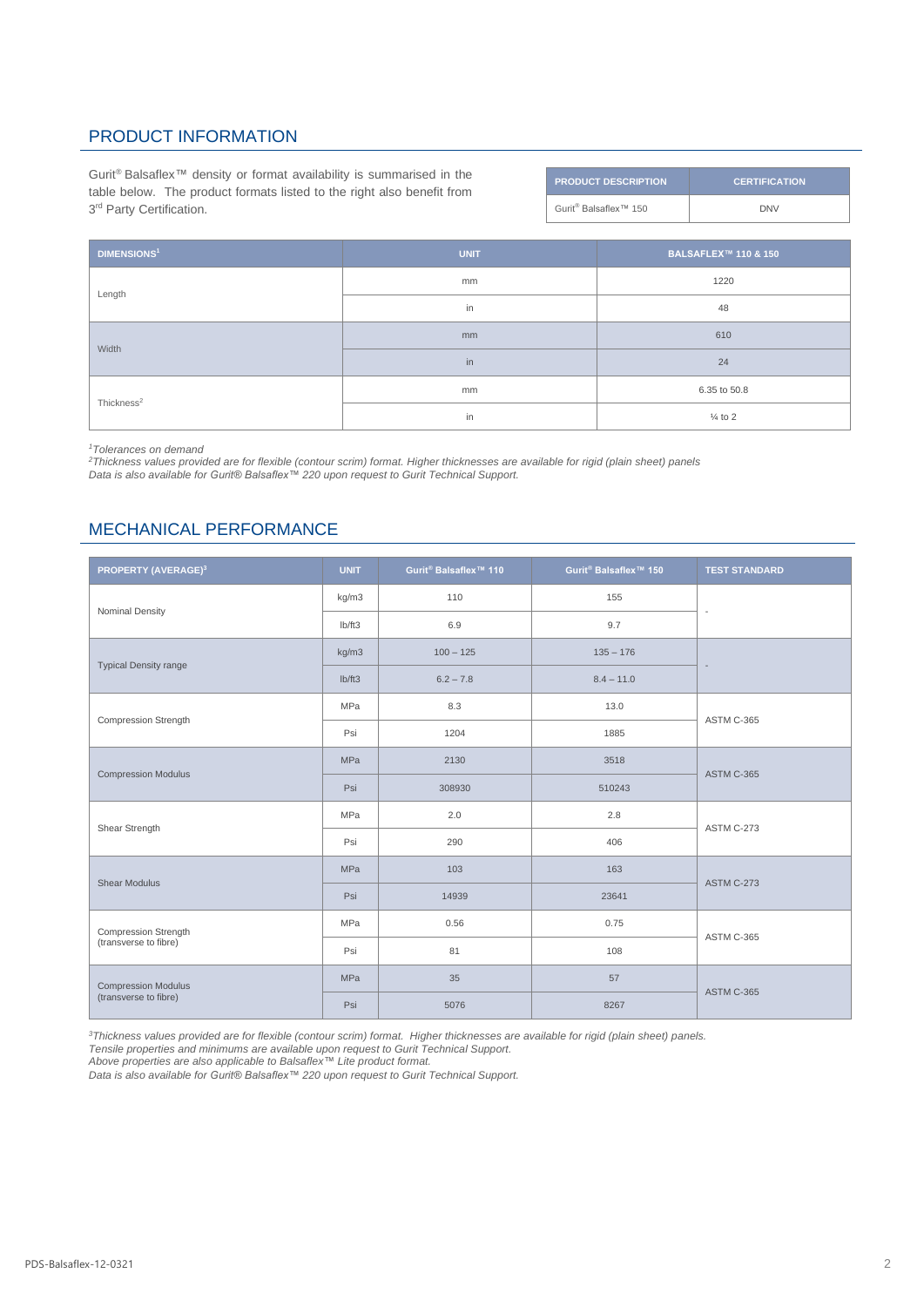### INSTRUCTIONS FOR USE

#### PACKAGING AND HANDLING RECOMMENDATIONS

Gurit® Balsaflex™ can be packaged in three types of packaging.

- 1. Boxes with sealed plastic bags inside allowing easy access to the panels while keeping the remainder protected
- 2. Boxes with plastic film inside allowing for faster access to panels
- 3. Shrink-wrapped plastic pallets which allow the fastest access to the panels with a reduction in packaging waste

#### ONCE THE PACKAGE IS OPEN

As Gurit® Balsaflex™ only absorbs moisture in the direction of its fibres, only the widest surface of the panel needs to be protected.

Boxes:

- ¬ Slit 3 sides of the top bag
- ¬ The top side of the bag can be used to cover the remaining balsa and reduce its exposure to the atmosphere

Shrink wrapped plastic pallets:

¬ Cover the panels with plastic once the pallet is opened

Don't leave balsa sheets lying on the floor or cutting table without protection. It is better to keep them inside the original packaging until needed.

Reduce the humidity exposure time to a minimum by ensuring a dry working atmosphere.

Never store balsa directly on a cement floor, always use pallets and protect the surfaces that can absorb moisture.

When using VIP (Vacuum Infusion Process) leave the vacuum on the part for as long as possible before introducing the resin as during this time excess moisture is being removed from both the reinforcements and core.

Panels expand as moisture increases and shrinks as moisture decreases (see below).

Moisture increase

to the scrim position

Moisture decrease



Panels bending in relation